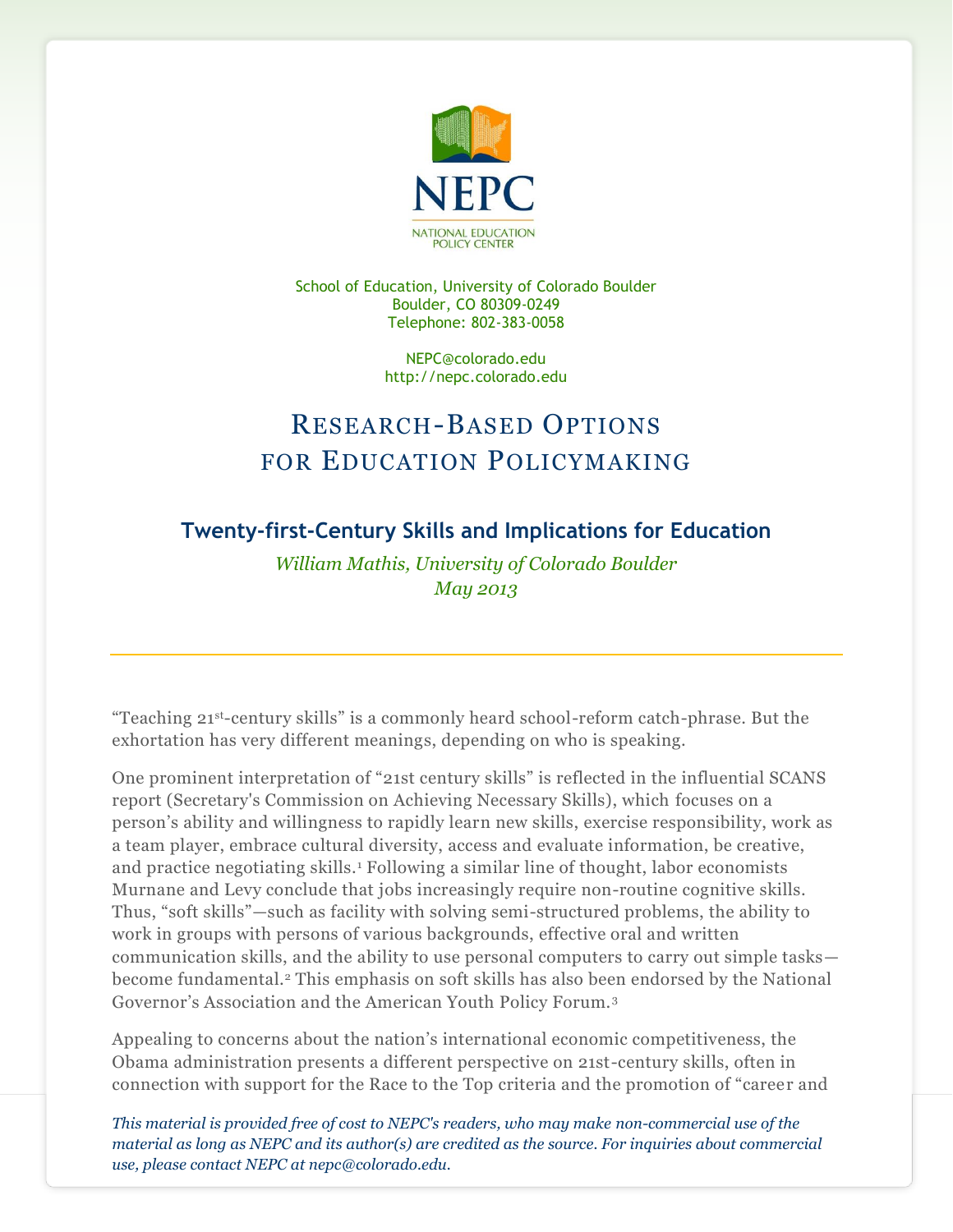college readiness" standards such as the Common Core State Standards (CCSS). <sup>4</sup> The president also advocated for more rigorous science, technology, engineering, and math (STEM) education in his State of the Union address.<sup>5</sup>

In broad brush strokes, the debate about 21st century skills is represented by these two perspectives: soft skills with constructivist learning versus test-based, set-piece, top-down prescribed subject matter. In theory, few would embrace such a stark contrast, as evidenced by the CCSS listing of "habits of mind."<sup>6</sup> But given the CCSS testing component (primarily the work of the two national testing consortia), the key question becomes whether and how these soft skills will be included in assessment and implementation.

The dominant policy since the watershed *Nation at Risk* report in 1983 has been testbased and cognitive.<sup>7</sup> This was given a strong boost in 1994 by the requirement for state standards in Goals 2000<sup>8</sup> followed by the No Child Left Behind Act of 2001.<sup>9</sup> Unfortunately, as the education secretary's own Commission on Equity and Excellence concluded, this approach has not worked very well. <sup>10</sup> The National Research Council came to similar conclusions, finding that the gains are "concentrated in elementary grade mathematics and are small in comparison with the improvements the nation hopes to achieve." Adverse side-effects include curriculum narrowing and an increase in drop-outs when tests are tied to graduation requirements.<sup>11</sup>

Recognizing the additional need for soft skills, various groups are working to reconcile these perspectives through mechanisms such as the three R's plus the four C's (Critical thinking and problem solving, Communication, Collaboration, and Creativity and innovation).<sup>12</sup> Yet given our history of testing as well as current obstacles, it seems likely that the four C's will end up being treated merely as weak add-ons to the three R's.

Seeking a more responsive and integrated model to meet 21st century learning requirements, Saunders developed a policy brief and recommendations on how the blending of the two perspectives could be achieved. <sup>13</sup> Initially named "Multiple Pathways" and later dubbed "Linked Learning," this approach has been adopted in various forms by states and school districts. She describes an approach that combines academic and technical learning, provided in the context of real-life situations.<sup>14</sup> Rather than the traditional one-size-fits-all, classroom-based approach to education, a rich variety of options are open to students, including higher education, workforce internships, career academies, magnet schools, small learning groups and technical centers. This stimulates student interest and promotes engagement, which also increases students' ability to access the full range of post-secondary options.

As contrasted with tracking, all students in a Linked-Learning school are provided with a high-quality education that maintains both college and workforce options. <sup>15</sup> As contrasted with a uniform paper-and-pencil form of assessment, students demonstrate proficiencies through a broad variety of assessment strategies. Linked Learning has been found to increase student academic engagement, increase learning, improve graduation rates and higher education participation, and promote civic learning.<sup>16</sup>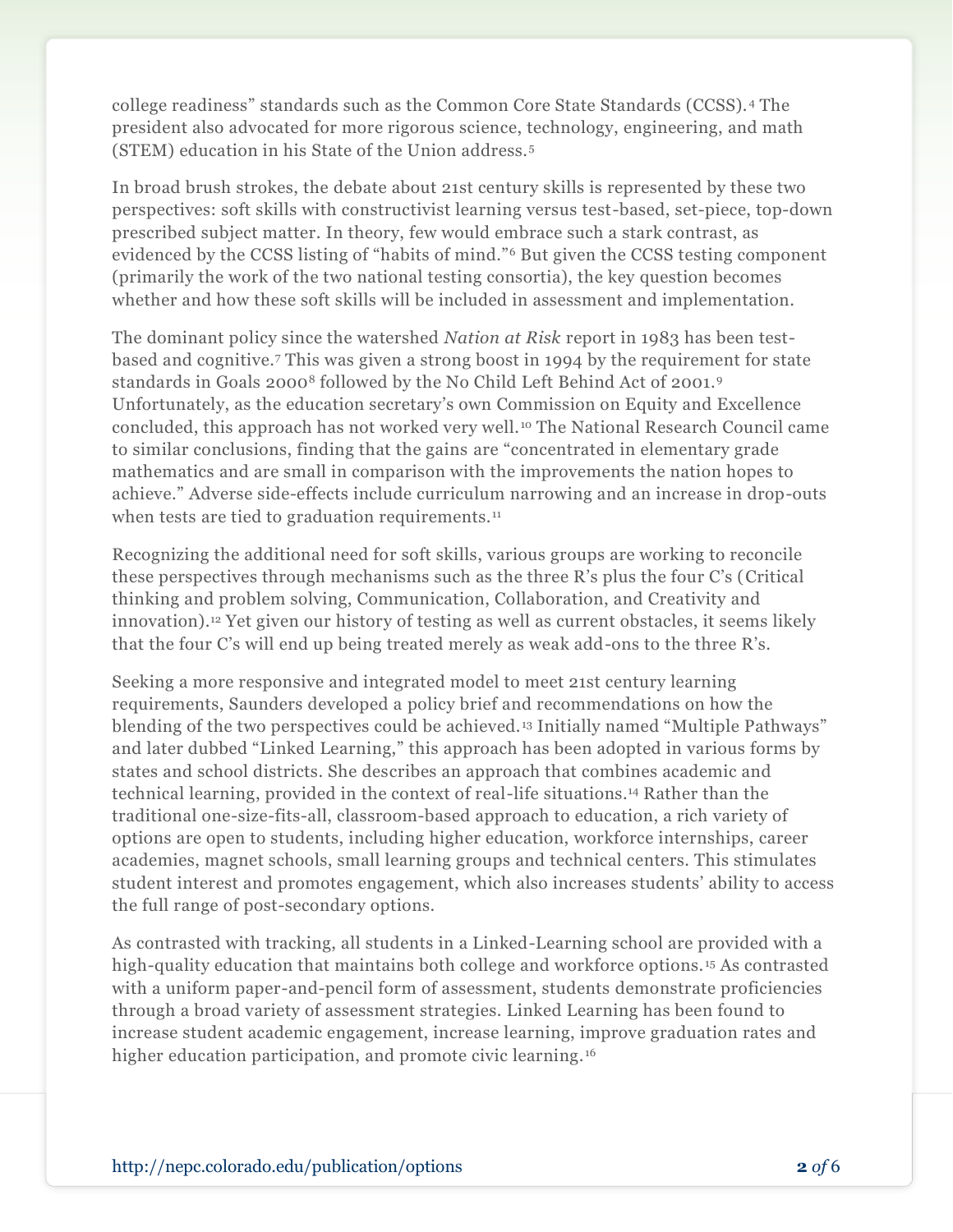## **Recommendations**

- Accountability systems must allow for the demonstration of student proficiencies through a broad array of assessment methods beyond conventional test-based systems tied to a system of test-based sanctions. Formative assessment goals must be balanced with summative goals. Excessive focus on the latter narrows the curriculum, narrows learning opportunities and increases dropouts. <sup>17</sup>
- Accountability systems must be re-focused on the degree to which the school provides authentic opportunities to learn<sup>18</sup> through a wide variety of learning experiences.
- Internal school structures for learning must
	- o Encompass a range of learning sites beyond the walls of the high school;
	- o Provide greater flexibility in school schedules, day and year;
	- $\circ$  Replace tracking and ability grouping with universal acceleration;<sup>19</sup> and
	- o Modify support structures such as teacher credentialing, professional development, and the structure of standards to encourage multi-disciplinary studies and approaches.<sup>20</sup>
- Work-based learning opportunities have been common for decades. Proficiencies and competencies must be defined for these school venues and adopted as legitimate parts of the school curriculum.
- Cooperation between secondary and higher education must be expanded through vehicles such as joint planning groups, which could adopt admission requirements for high school students and support "dual enrollment" in college and high school.
- Teaching in a Linked-Learning environment requires integrated, multi-discipline, experiential and interactive curricula and modes of instruction. This requires extensive re-development and new skill sets for teachers. Teacher training must include soft skills curricula along with academic and technical curricula, beginning in pre-service training. The support and involvement of educational leaders is essential.
- The transition to Linked Learning requires careful planning and implementation. Training and retraining will likely depend upon the reallocation of existing personnel and resources.
- To both enable and encourage implementation of Linked Learning, and to ensure that other policies do not thwart its expansion, even unintentionally, policymakers may wish to consider state legislation that would support a Linked-Learning approach. Model language to that end can be found at: http://nepc.colorado.edu/files/NEPC-LL-MP-2011.pdf/, pp. 29-36.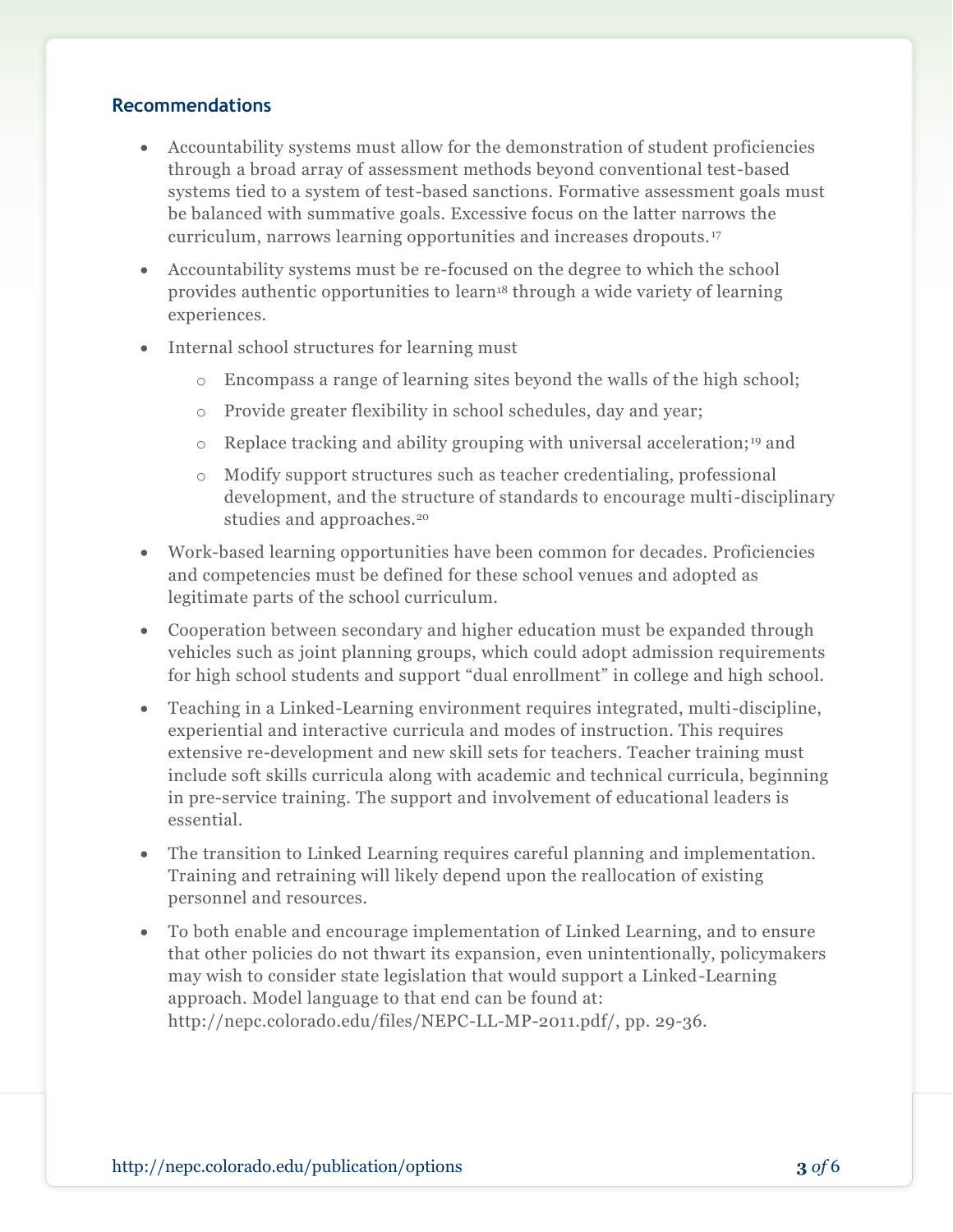## **Notes and References**

1 What Work Requires of Schools: A SCANS Report for America 2000. The Secretary's Commission on Achieving Necessary Skills, U. S. Department of Labor, June, 1991. Retrieved March 21, 2013, from http://www.uni.edu/darrow/frames/scans.html/;

Lerman, R. (November 2010). Symposium on 21st Century Skills. APPAM annual meeting, Boston. See also "Building a wider skills net for workers" at http://www.issues.org/24.4/lerman.html/.

2 Murnane, R. J. & and Levy, F. (1996).Teaching the New Basic Skills: Principles for Educating Children to Thrive in a Changing Economy. New York: The Free Press.

3 National Governors Association (2003). Ready for Tomorrow: Helping All Students Achieve Secondary and Postsecondary Success: A Guide for Governors: 4. Retrieved November 8, 2008, from http://www.nga.org/cda/files/0310READY.pdf/;

Brand, B. (2003). Rigor and relevance: A new vision for career and technical education, A white paper. Washington, DC: American Youth Policy Forum. Retrieved November 8, 2008, from http://www.aypf.org/publications/aypf\_rigor\_0004v.3.pdf/.

4 Montopoli, B. (March 10, 2009). "Obama's Remarks on Education." CBS news. Retrieved February 27, 2013, from

http://www.cbsnews.com/8301-503544\_162-4855902-503544.html/;

Duncan, A. (November 9, 2009). Economic Security and a 21st Century Education: Secretary Arne Duncan's Remarks at the U.S. Chamber of Commerce's Education and Workforce Summit**.** Retrieved February 27, 2013, from

http://www2.ed.gov/news/speeches/2009/11/11092009.html $\frac{1}{2}$ 

College and Career Ready Standards and Assessments. U. S. Government. Retrieved February 27, 2013, from http://www2.ed.gov/policy/elsec/leg/blueprint/faq/college-career.pdf/;

Yatvin, J. (March 2013). Warning: The Common Core standards may be harmful to children. *Phi Delta Kappan*. *94*(6), 42-44.

While the Yatvin article concentrates on English Language Arts content, the high school mathematics content, raises similar concerns. Retrieved February 27, 2013, from http://www.corestandards.org/Math/,.

5 Brenchly, C. (February 13, 2013). In State of the Union, Obama Outlines Bold Education Proposals to Grow the Middle Class. Retrieved February 27, 2013, from http://www.ed.gov/blog/2013/02/in-state-of-the-union-obama-outlines-bold-education-proposals-to-grow-the-

6 Retrieved May 6, 2013, from

middle-class/.

http://www.ocde.us/CommonCoreCA/Pages/Habits-of-Mind.aspx/.

7 A Nation at Risk (August 3, 2004). *Education Week*. Retrieved April 2, 2013, from http://www.edweek.org/ew/issues/a-nation-at-risk/;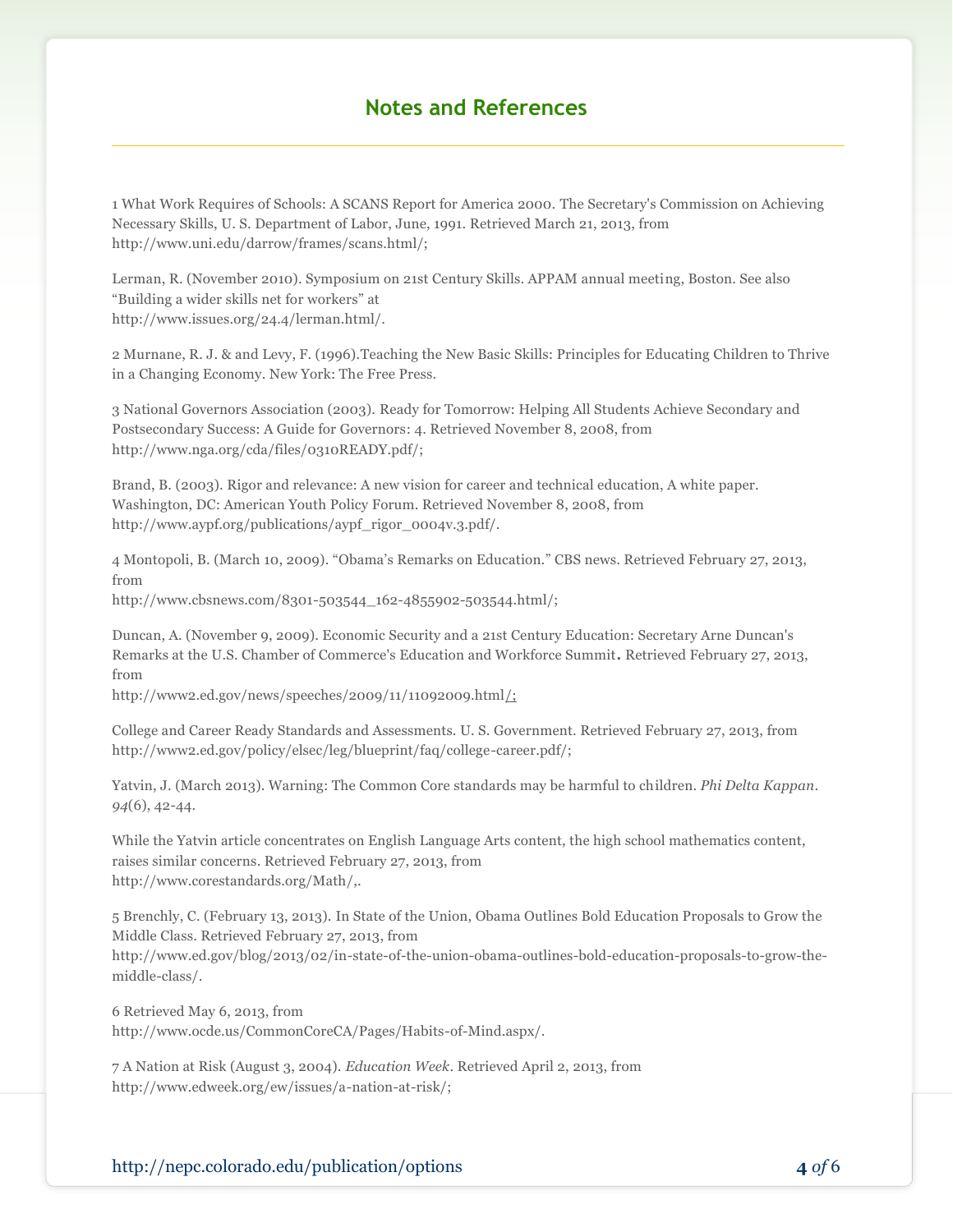Ravitch, D. (October 30, 2002). A Brief History of Testing and Accountability. Hoover Digest, No. 4. Retrieved April 2, 2013, from http://www.hoover.org/publications/hoover-digest/article/7286/.

8 Summary of Goals 2000: Educate America Act. Retrieved April 2, 2013, from http://www.ncrel.org/sdrs/areas/issues/envrnmnt/stw/sw0goals.htm/.

9 Retrieved May 6,2013 from http://www2.ed.gov/policy/elsec/leg/esea02/index.html/.

10 Edley, C. & Mariano-Forentino, C., Co-chairs (February 2, 2013). *A Strategy for Equity and Excellence for Every Child. A Report to the Secretary*. Retrieved March 21, 2013 from http://www2.ed.gov/about/bdscomm/list/eec/equity-excellence-commission-report.pdf/.

11 National Academies (May 26, 2011). Incentives and Test-Based Accountability in Education. Retrieved March 21, 2013 from

http://www8.nationalacademies.org/onpinews/newsitem.aspx?recordid=12521/.

12 See Partnership for 21st century Skills. http://www.p21.org/ For a similar perspective see Center for 21st Century Skills at http://www.skills21.org/.

13 The brief is accompanied by model statutory code, written by Christopher Chrisman. See:

Saunders, M. & Chrisman, C. (April 2011). Linking Learning to the Twenty-first Century: Preparing all students for college, career and civic participation. Boulder, CO: National Education Policy Center. Retrieved March 21, 2013, from

http://nepc.colorado.edu/publication/linking-learning/.

14 Among the myriad articles, from many perspectives, on this topic, see:

Public Broadcasting Service (n.d.). John Dewey (1859-1952) *Only a Teacher: Schoolhouse Pioneers.* Retrieved April 2, 2013, from http://www.pbs.org/onlyateacher/john.html/;

DuFour, Richard, DuFour, Rebecca, Eaker, R. & Many, T. (2010) *Learning by Doing: A Handbook for Professional Learning Communities at Work* (Second Edition). Retrieved April 2, 2013, from http://files.solution-tree.com/pdfs/Reproducibles\_LBD2nd/LBD2ndeditionactionguide.pdf/;

Schank, Roger C. (1995) What We Learn When We Learn by Doing. (Technical Report No. 60). Northwestern University, Institute for Learning Sciences. Retrieved April 4, 2013, from http://cogprints.org/637/1/LearnbyDoing\_Schank.html/.

15 Saunders & Chrisman, 2011 (see note 13).

16 Saunders & Chrisman, 2011 (see note 13).

17 National Academies (2011, May 26). *Incentives and Test-Based Accountability in Education*. Retrieved March 21, 2013, from

http://www8.nationalacademies.org/onpinews/newsitem.aspx?recordid=12521/;